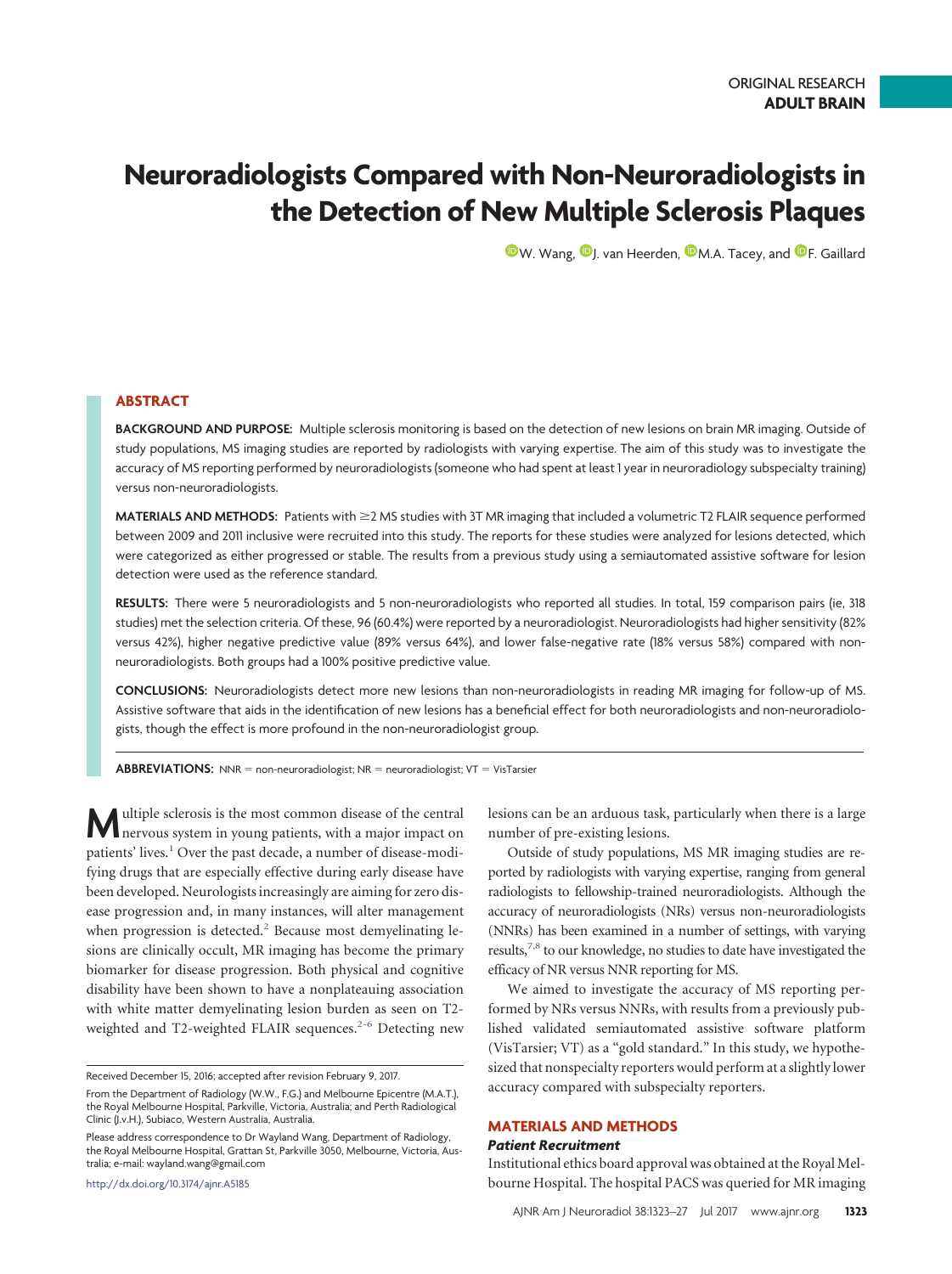<span id="page-1-0"></span>

**FIG 1.** Example of VisTarsier output. From *left*: volumetric sagittal T2 FLAIR of previous study; volumetric sagittal T2 FLAIR of current study; and "New Lesions" map. NB: the usual output of the "New Lesions" map is colored in orange, whereas it is shown here colored *white*. The new lesion has been highlighted (*arrow*). There are slight misregistration errors at the edges of the brain, which can be dismissed as such by comparing the 2 studies on the left.

brain demyelination-protocol studies performed on a single 3T magnet (Tim Trio, 12-channel head coils; Siemens, Erlangen, Germany), between 2009 and 2011 inclusive, for patients who had  $\geq$ 2 studies during that period. Eligibility criteria were the following: consecutive studies in patients with a confirmed diagnosis of MS (based on information provided on requisition forms), reported by a radiologist working at our institution, and availability of a diagnostic-quality MR imaging volumetric T2 FLAIR sequence (FOV, 250; 160 sections; section thickness, 0.98 mm; matrix, 258 258; TR, 5000 ms; TE, 350 ms; TI, 1800 ms; 72 sel inversion recovery magnetic preparation).

#### *Data Analysis*

A semiautomated software package (VT) has previously been validated and shown to detect an increased number of new lesions in patients with MS compared with conventional side-by-side comparison.<sup>9</sup> The development of the software processing tool and data processing procedure has been described in that earlier study. All of the patients included in this study have been reported previously[.9](#page-4-5) The prior article described the development, implementation, and outcome of the semiautomated software package, whereas the current study reports the differences between NRs and NNRs in reporting MS studies by using the outcomes from the previous study as a "gold standard."

All MS MR imaging studies were performed for routine clinical purposes and analyzed by a full-time academic radiologist at our institution (the Royal Melbourne Hospital) without the benefit of VT. These clinical radiology reports were obtained retrospectively from the institutional radiology information system archive. Each report was analyzed for new demyelinating lesions detected, which was recorded as a binary value of either "progression" (1 or more new lesions) or "stable" (no new lesions). For each reporting radiologist, we summarized the total number of reports and whether any new lesions were detected. This dataset had already been analyzed by 2 blinded neuroradiology-trained readers (J.v.H., F.G.) using VT and was used as a "gold standard" for lesion detection. An example of the VT output is displayed in [Fig 1.](#page-1-0) Importantly, the reporting radiologists had the full diagnostic gamut of conventional imaging sequences available for review, excluding VT change maps, whereas the VT dataset used only the

change maps from VT (by using volumetric T2 FLAIR) in new lesion detection.<sup>9</sup>

Reporting radiologists were categorized as NR, defined as someone who had spent at least 1 year in a neuroradiology fellowship program, or NNR, defined as someone who has not had specific subspecialist training in neuroradiology.

# *Statistics*

There were 5 neuroradiologists and 5 non-neuroradiologists in our group. Patient demographic data were analyzed with a Student *t* test (unpaired) to test differences between the ages in the NR and NNR groups, and  $\chi^2$  tests were applied to test for differences between sex distributions in the 2 groups.

Sensitivity, specificity, positive predictive value, and negative predictive value were calculated for each group by using VT outcomes as the "gold standard." A false-negative rate was also calculated for each group. These are presented as descriptive values.

As a further breakdown of NR versus NNR MS reporting, the variables associated with a false-negative reporting status were also assessed, with univariate analysis considering the effects of sex, age, number of lesions, and radiologist subgroup on the falsenegative status. Variables identified with a  $P$  value  $\leq$ .20 from univariate analysis were included in the multivariate model, and manual backwards stepwise regression techniques were used to identify those variables independently associated with false-negative status.

A 2-tailed *P* value <.05 was considered to indicate statistical significance. STATA statistical analysis software (version 12.1) was used (StataCorp, College Station, Texas).

#### **RESULTS**

In total, 159 comparison pairs (318 studies) met the above inclusion criteria. These pairs were drawn from 146 individual patients, of which 111 were women (76.0%) with a mean age of 44.9 years  $\pm$  10.7 (SD). Of the 159 pairs, 96 (60.4%) were reported by the 5 NRs, and 63 (39.6%) were reported by the 5 NNRs. Individual radiologist reporting numbers ranged from 7–43 for the NR group and 2–24 for the NNR group. There were no differences in patient demographics between the NR and NNR read groups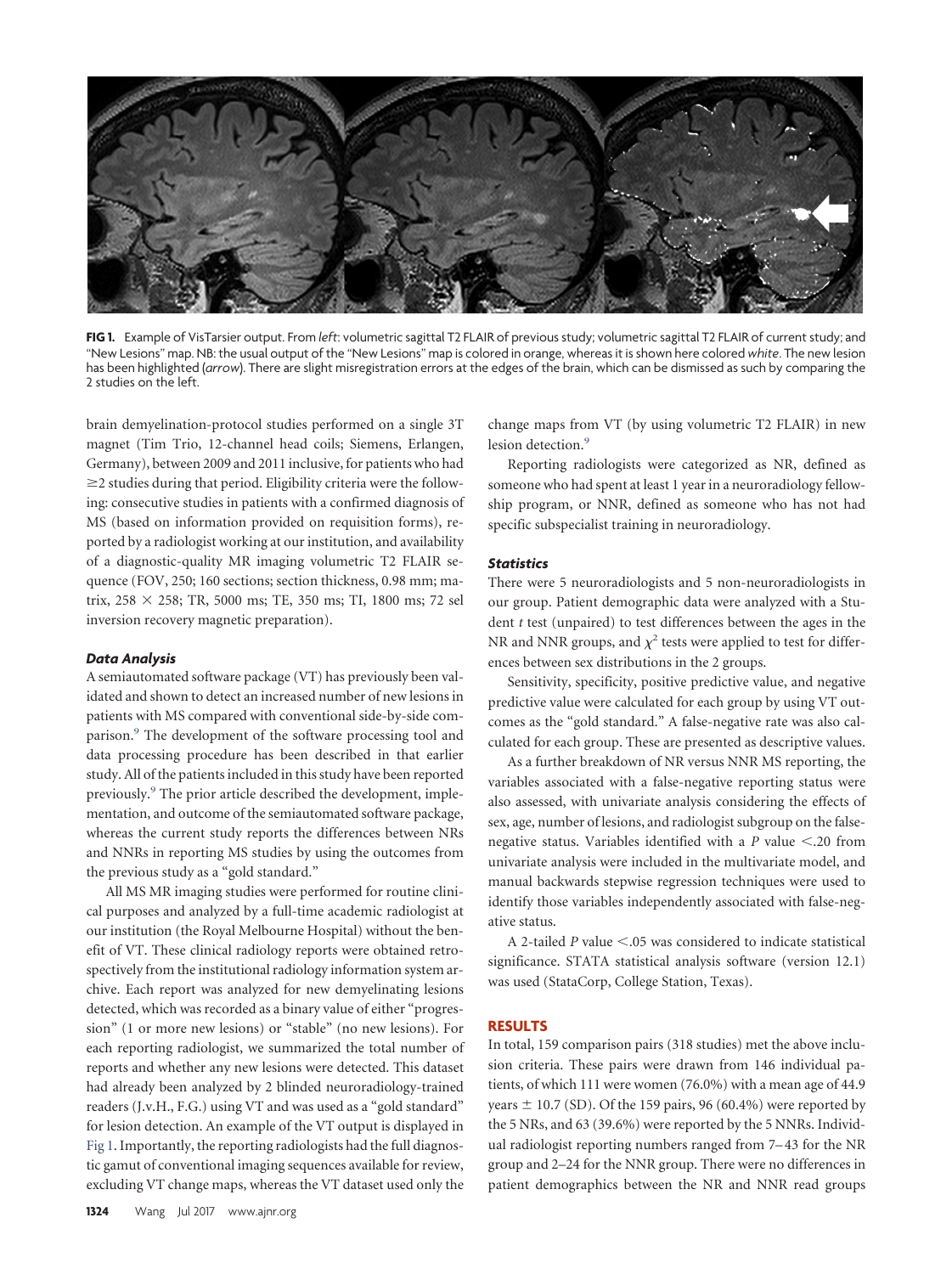(mean age  $\pm$  SD, 44.3 years  $\pm$  9.7 versus 45.8 years  $\pm$  12.0; *P* = .415; proportion of women, 76.4% versus 75.4%;  $P = .664$ ).

The VT-aided assessments reported 70 studies showing progression (ie, 1 or more new lesions). Of these, 39 were in the NR group and 31 in the NNR group. In comparison, 32 NR reports recorded progression, and 13 NNR reports recorded progression. The sensitivity, specificity, positive predictive value, and negative predictive value of NRs, NNRs, and the entire cohort in relation to new lesion detection are presented in [Table 1.](#page-2-0) There was a higher level of sensitivity (82% versus 42%) and negative predictive value (89% versus 64%) in the NR group compared with the NNR group, with an associated lower level of false-negative reports (18% versus 58%) when treating VT-aided assessments as the "gold standard."

An individual breakdown of true-positives and false-negatives

<span id="page-2-0"></span>**Table 1: Sensitivity, specificity, positive predictive value, negative predictive value, and false-negative rate for neuroradiologists, non-neuroradiologists, and the combined cohort**

|             | <b>NR</b>    | <b>NNR</b>   | Combined     |
|-------------|--------------|--------------|--------------|
| Sensitivity | 82% (32/39)  | 42% (13/31)  | 64% (45/70)  |
| Specificity | 100% (57/57) | 100% (32/32) | 100% (89/89) |
| <b>PPV</b>  | 100% (32/32) | 100% (13/13) | 100% (45/45) |
| <b>NPV</b>  | 89% (57/64)  | 64% (32/50)  | 78% (89/114) |
| FN rate     | 18% (7/39)   | 58% (18/31)  | 36% (25/70)  |

**Note:**—FN indicates false-negative; NPV, negative predictive value; PPV, positive predictive value.

#### <span id="page-2-1"></span>**Table 2: Reporting radiologist breakdown**

|                  | Total          | <b>TP</b> | FN <sup>a</sup> | <b>FN Rate</b> |
|------------------|----------------|-----------|-----------------|----------------|
| NR <sub>1</sub>  | 10             | 4         | $\Omega$        | 0.0%           |
| NR <sub>2</sub>  | 21             | 11        |                 | 4.8%           |
| NR <sub>3</sub>  | 15             | 7         |                 | 6.7%           |
| NR4              | 43             | 14        | 3               | 7.0%           |
| NR <sub>5</sub>  | 7              | 3         | 2               | 29%            |
| NNR1             | 21             | 9         | 4               | 19%            |
| NNR <sub>2</sub> | 5              | U         |                 | 20%            |
| NNR3             | 24             | 13        | 6               | 25%            |
| NNR4             | 11             | 6         | 5               | 45%            |
| NNR <sub>5</sub> | $\overline{2}$ | 0         | 2               | 100%           |

**Note:**—FN indicates false-negative; TP, true positive.

<span id="page-2-2"></span><sup>a</sup> A false-negative is defined as at least one new lesion detected using VT that was not detected in the clinical assessment of the study without the use of VT.

reported 100.00% 90,00% 80.00% 70.00% 60,00% 50.00%  $\blacktriangle$ 40.00% 30.00% 20.00% 10.00% 0.00%  $\overline{5}$ 15  $25$ 35 40 45 50  $\mathbf 0$ 10 20 30 Studies shown to have new lesions with VT • NNR %false negative -Trendline for %false negative • NR %false negative

False negative % vs number of VT postitive studies

for each reporting radiologist is presented in [Table 2.](#page-2-1) These data are also presented as a graph in [Fig 2.](#page-2-2)

An assessment of the effect of age and sex on false-negative rates was not significant ( $P = .452$  for age and  $P = 1.00$  for sex) [\(Table 3\)](#page-3-0). The NR group outperformed the NNR group, with 7/96 false-negatives compared with  $18/63$  ( $P < .001$ ). As expected, all false-negatives occurred when VT detected at least 1 new lesion, with the number of lesions also found to be higher for those patients with a false-negative status ( $P < .001$ ).

Multivariate analysis showed that the NNR group had a much higher false-negative rate compared with the NR group (OR, 7.88; 95% CI,  $3.10-19.4; P < .001$ ), with having more than 1 lesion also being independently associated with false-negative status (OR, 11.94; 95% CI, 4.72-30.19; *P* < .001).

#### **DISCUSSION**

The practice of MR imaging radiology is fairly heterogeneous depending on country, size of practice, and personal preference, with studies reported in some instances by general radiologists and at other times by subspecialty radiologists. Conventional MS follow-up study reading techniques have been shown to be subjective and dependent on the skill and consistency of the reader.<sup>10</sup> There have been many proposed solutions to facilitate time-efficient, reproducible, and accurate lesion detection, including semiautomated and fully automated techniques. Although many of these various proposed methods show promising results, the results are usually in small samples and generally have not entered routine clinical use.<sup>11</sup>

A previous study has shown that a semiautomated assistive platform is fast, robust, and detects many more new lesions on MR imaging of patients with MS than conventional side-by-side comparison[.9](#page-4-5) The same software has also been shown to perform similarly when used by readers of different radiology experience, including readers with minimal radiology experience.<sup>12</sup> This new approach allowed us to use it as a new "gold standard" against which we can measure the performance of radiologists of various levels of subspecialty experience.

Other studies have shown no significant difference in NR versus NNR in stroke  $CT$  imaging, $13$  significant discrepancy between

> NNR and second-opinion NR reporting[,7](#page-4-3) and increased accuracy of interpretation in brain MR imaging by tertiary center NRs compared with external institutions.<sup>8</sup> Some of the aforementioned studies have showed the utility of second-opinion subspecialty reporting in neuroradiology[.7,](#page-4-3)[8](#page-4-4) However, in these studies, the original reports were overread by an NR, whereas in our study, the 2 groups are independent of one another.

> To our knowledge, no previous study has directly compared the performance of NNRs with subspecialty NRs in reporting a cohort of MR imaging for the same indication against a validated ex-

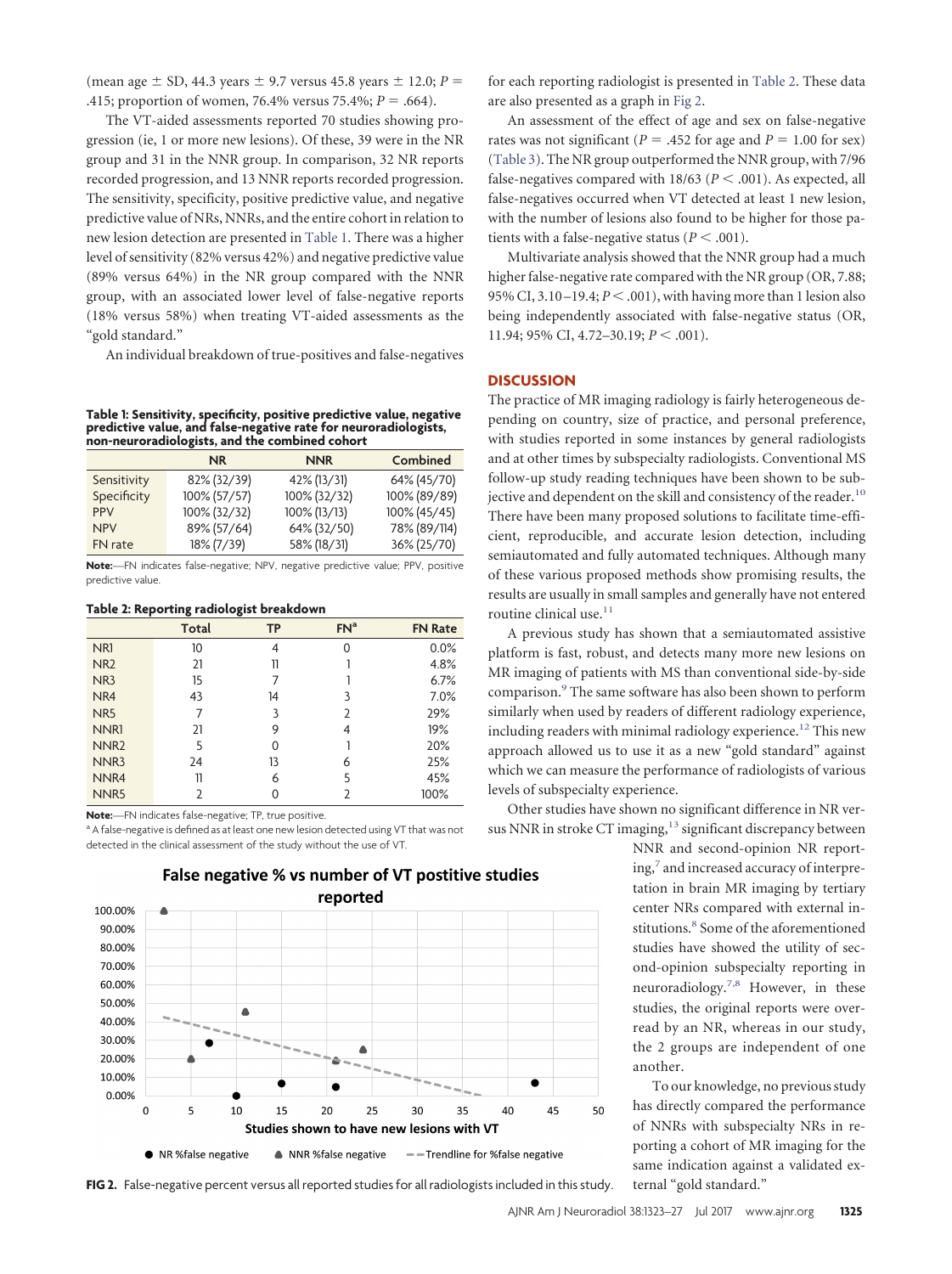<span id="page-3-0"></span>

| Table 3: Univariate associations between variables and false- |  |  |  |
|---------------------------------------------------------------|--|--|--|
| negative reporting status                                     |  |  |  |

| --o---- <i>- - -</i> -- ----o -----<br>Variable | Correct                | <b>False-Negative</b> | P Value |
|-------------------------------------------------|------------------------|-----------------------|---------|
| Total, no. (%)                                  | 134 (84.3)             | 25(15.7)              | N/A     |
| Age, yr (Mean $\pm$ SD)                         | $44.5 \pm 10.6$        | $46.2 \pm 10.3$       | .452    |
| Gender, no. (%)                                 |                        |                       | 1.000   |
| Female                                          | 100 (74.6)             | 19 (76.0)             |         |
| Male                                            | 34 (25.4)              | 6(24.0)               |         |
| Lesions found with VT                           | $0(0-1)$               | $2(1-3)$              | < .001  |
| Lesions found with VT                           |                        |                       | .031    |
| category, no. (%)                               |                        |                       |         |
| $\leq$ 2                                        | 111(82.8)              | 16(64.0)              |         |
| >2                                              | 23 (17.2)              | 9(36.0)               |         |
| Lesions found with VT                           |                        |                       | < .001  |
| category, no. (%)                               |                        |                       |         |
| $\leq$ 1                                        | 102 (76.1)             | 7(28.0)               |         |
| >1                                              | 32 (23.9)              | 18 (72.0)             |         |
| Lesions found with VT                           |                        |                       | < .001  |
| category, no. (%)                               |                        |                       |         |
| $\leq$ 0                                        | 89 (66.4)              | 0                     |         |
| >0                                              | 45 (33.6)              | 25 (100.0)            |         |
| Group, no. (%)<br><b>NR</b>                     |                        |                       | < .001  |
| <b>NNR</b>                                      | 89 (66.4)<br>45 (33.6) | 7(28.0)               |         |
| Reporter, no. (%)                               |                        | 18 (72.0)             |         |
| <b>NR</b>                                       |                        |                       | .277    |
| Reporter 1                                      | 10(11.2)               | 0                     |         |
| Reporter 2                                      | 40 (44.9)              | 3(42.9)               |         |
| Reporter 3                                      | 14(15.7)               | 1(14.3)               |         |
| Reporter 4                                      | 5(6.6)                 | 2(28.6)               |         |
| Reporter 5                                      | 20 (22.5)              | 1(14.3)               |         |
| <b>NNR</b>                                      |                        |                       | .123    |
| Reporter 1                                      | 0                      | 2(11.1)               |         |
| Reporter 2                                      | 4(8.9)                 | 1(5.6)                |         |
| Reporter 3                                      | 17(37.8)               | 4(22.2)               |         |
| Reporter 4                                      | 18 (40.0)              | 6(33.3)               |         |
| Reporter 5                                      | 6(13.3)                | 5(27.8)               |         |

**Note:**—N/A indicates not available.

The main finding of our study is that NRs performed better than NNRs in the conventional reading of MS studies in terms of better sensitivity, better negative predictive value, and lower false-negative rate. Specificity and positive predictive value were at an expected 100%, as there were no false-positives in our cohort. Among individual radiologists, the false-negative rate ranged from 0%–29% for NRs and 19%–100% for NNRs. The caveat is that the radiologist with a 100% false-negative rate had only reported 2 MS studies during the recruitment period.

In addition, we have also demonstrated that even when only grouping results into 2 or more lesions, versus 1 or 0 lesions, there is a much higher false-negative rate among NNRs compared with NRs (OR, 7.88) when taking into account other variables such as number of studies and patient demographics. This is potentially an important finding because, in some circumstances, a solitary asymptomatic lesion may not be sufficient for neurologists to consider treatment change.

There is a trend toward subspecialty reporting in North America. This is also the case in many other countries, though it is our direct experience that until all neuroradiology studies are reported by subspecialty-trained radiologists, general radiologists will choose to report studies that are perceived to require less subspecialty expertise. Follow-up MS studies are anecdotally of-

ten thought of as only requiring identification of new lesions, a task that is felt to be both cognitively simple and requiring less interpretation. Our findings suggest that this assumption is incorrect and that experience has a significant impact on the accuracy of detecting new lesions. As such, we believe this study not only supports the general move toward subspecialty reporting, but also suggests that there may not be such a thing as an "easy" study.

This study has a number of weaknesses. The largest and most difficult to control for is the fact that subspecialty-trained NRs also tend to report the greatest number of neuroradiology studies and would, in most cases, have done so more consistently over a longer period of time. We attempted to control for the overall number of neuroradiology studies reported by the included radiologist, though this proved to be impractical because of differences in years of experience, number of days worked during the study period, and variability in the type of studies some radiologists chose to report. As such, establishing the effect size of subspecialty training versus experience was not possible. Having said that, if looking at only the 2 most prolific reporters of MS studies from each group, each with more than 20 studies (having reported 64/96 of the studies from the NR group and 45/63 from the NNR group), the results are fairly similar to the entire cohort in that the false-negative rate in the NR group is much lower (6.3% versus 22%). Thus, we feel that the conclusion that NRs are more accurate than NNRs is broadly valid, even if the reason for this is not clear. It is important to note that we are not suggesting a simple direct causative link between subspecialty fellowship training and diagnostic accuracy, but rather using fellowship training as a pragmatic marker of a number of related factors that are likely to be contributory.

Another limitation of this study is that each study pair was reviewed by a single radiologist. Ideally, all 159 study pairs would have been read by each of the involved radiologists. However, this was beyond the scope of this study, which used pre-existing, retrospective data from an earlier study. In some ways, this is not a weakness, in that the clinical reports used are truly reflective of everyday practice rather than a somewhat artificial trial setting.

## *Future Work*

This work has focused on differences in traditional side-by-side comparison interpretation of MS MR imaging studies. It would be interesting, and is our plan, to evaluate how much individual benefit would be gained by radiologists of different subspecialty experience by using assistive software (VT). Another avenue of research is to plot the number of studies per year against performance and determine whether there is a plateau, which could inform a minimum of studies that should be read per year to maintain competence, as is the case in some countries for cardiac CT and CT colonoscopy.

### **CONCLUSIONS**

Neuroradiologists detect more new lesions than non-neuroradiologists in reading MR imaging for follow-up of MS. Assistive software that aids in the identification of new lesions has a beneficial effect for both neuroradiologists and non-neuroradiolo